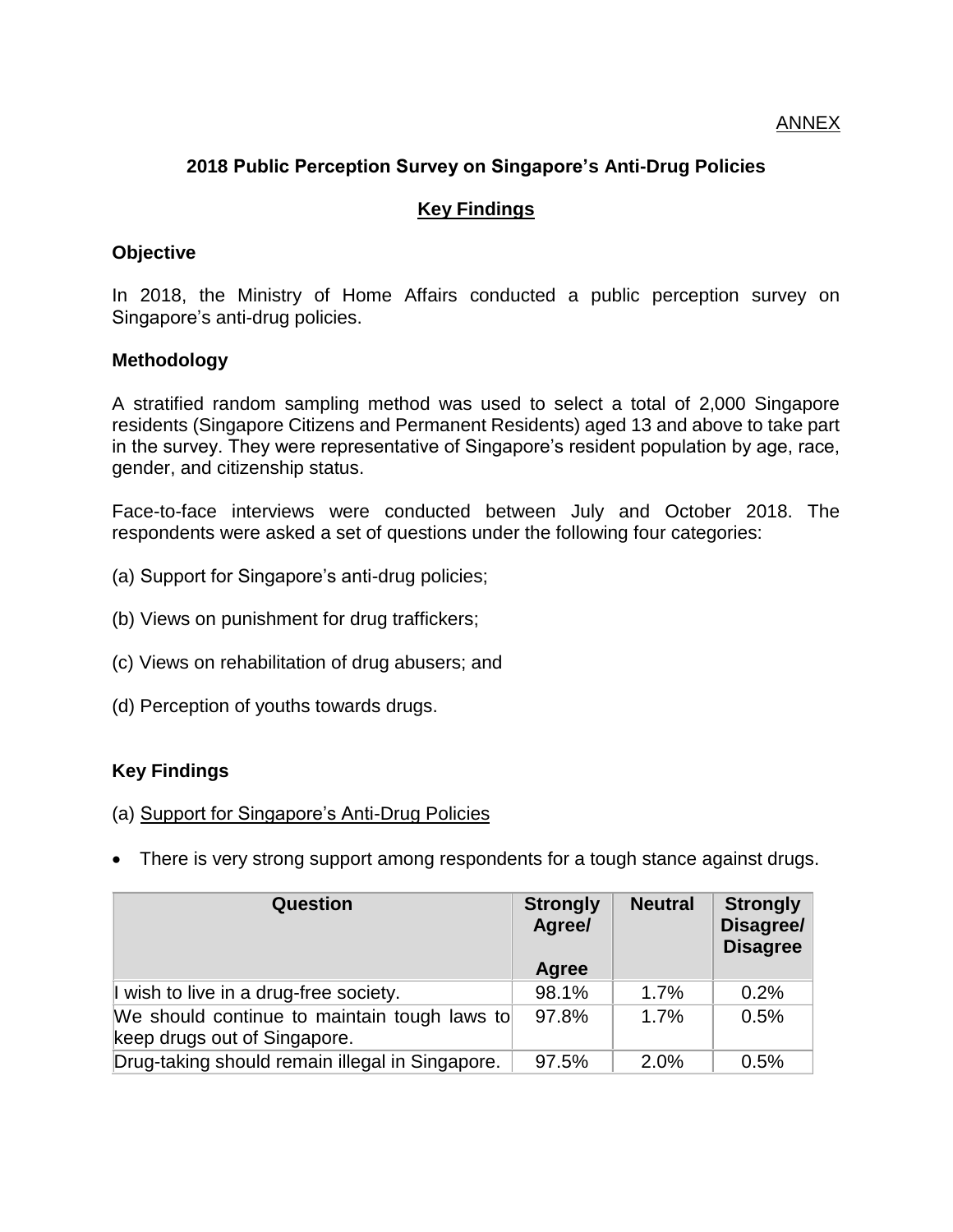Nearly all respondents acknowledged the harms of drugs.

| Question                                                 | <b>Strongly</b><br>Agree/<br>Agree | <b>Neutral</b> | <b>Strongly</b><br>Disagree/<br><b>Disagree</b> |
|----------------------------------------------------------|------------------------------------|----------------|-------------------------------------------------|
| Drug-taking will harm one's health.                      | 97.8%                              | 1.7%           | 0.6%                                            |
| Drugs affect one's life negatively.                      | 97.4%                              | 1.6%           | 1.0%                                            |
| Drugs affect families negatively.                        | 98.2%                              | 1.1%           | 0.7%                                            |
| Drug-taking has a negative impact on society.            | 97.2%                              | 1.9%           | 0.9%                                            |
| Drug-trafficking has a negative<br>impact on<br>society. | 97.9%                              | 1.1%           | 1.0%                                            |

There is strong positive sentiment towards Singapore's drug situation and laws.

| <b>Question</b>                                                                | <b>Strongly</b><br>Agree/ | <b>Neutral</b> | <b>Strongly</b><br>Disagree/<br><b>Disagree</b> |
|--------------------------------------------------------------------------------|---------------------------|----------------|-------------------------------------------------|
|                                                                                | Agree                     |                |                                                 |
| Singapore's drug-free environment makes me<br>feel safe in Singapore.          | 92.7%                     | 4.8%           | 2.6%                                            |
| The drug situation in Singapore is under control.                              | 80.5%                     | 14.6%          | 4.9%                                            |
| Singapore's laws on drugs are effective in<br>keeping it relatively drug-free. | 89.0%                     | 8.2%           | 2.8%                                            |

 A large majority of respondents were of the view that cannabis abuse is addictive and harmful, and should remain illegal in Singapore.

| Question                                                                            | <b>Strongly</b><br>Agree/<br>Agree | <b>Neutral</b> | <b>Strongly</b><br>Disagree/<br><b>Disagree</b> |
|-------------------------------------------------------------------------------------|------------------------------------|----------------|-------------------------------------------------|
| Consumption of cannabis is addictive.                                               | 82.4%                              | 14.5%          | 3.1%                                            |
| Consumption of cannabis is harmful to one's<br>health.                              | 80.2%                              | 15.9%          | 3.9%                                            |
| Consumption of cannabis has a negative impact<br>on society.                        | 83.2%                              | 14.2%          | 2.6%                                            |
| <b>Cannabis</b><br>abuse should<br>remain<br>$\mathsf{in}$<br>illegal<br>Singapore. | 87.1%                              | 10.0%          | 2.8%                                            |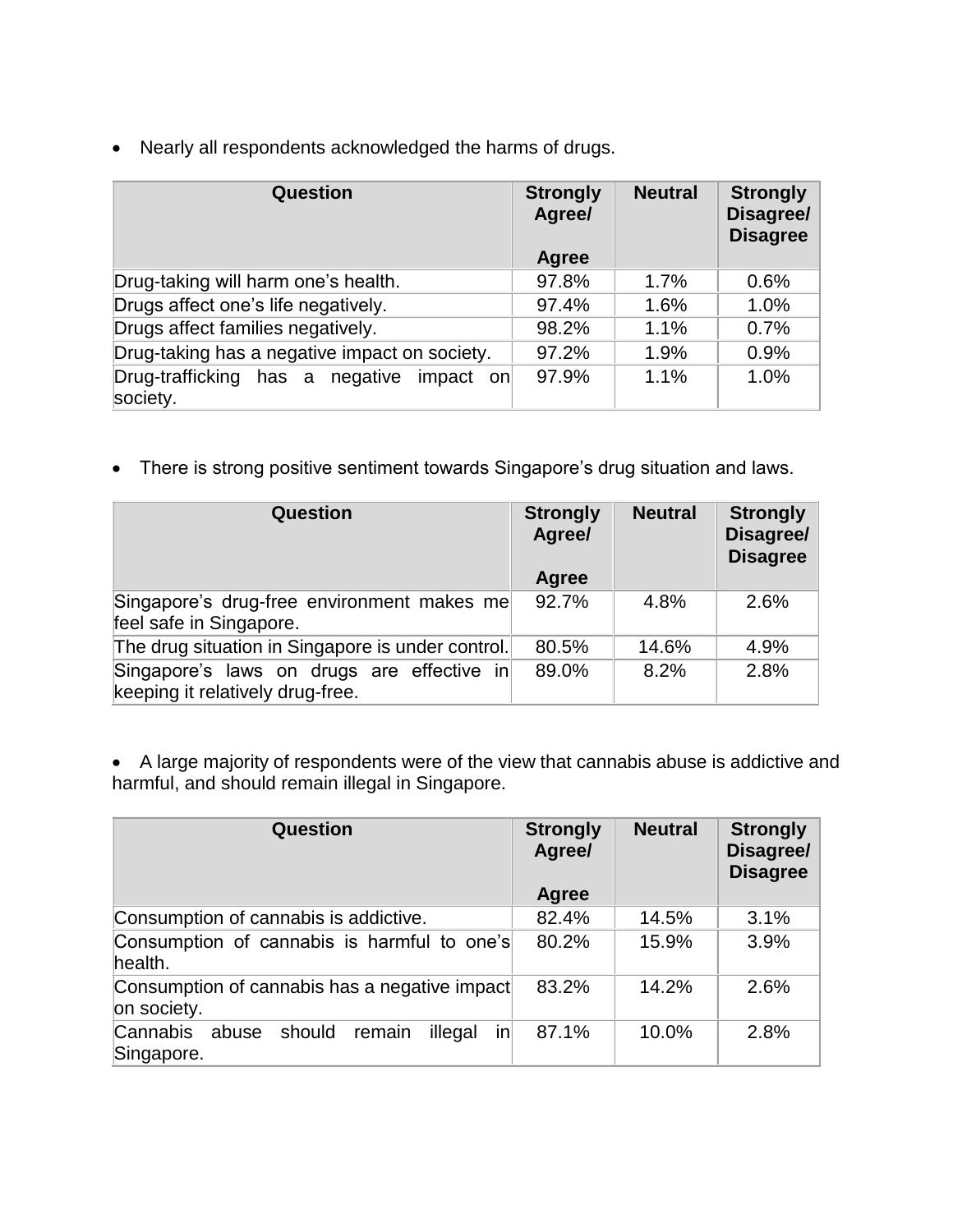# (b) Views on Punishment for Drug Traffickers

• There is strong support for imprisonment, caning and the death penalty as punishment for drug traffickers.

| Question                                                                                                                 | <b>Strongly</b><br>Agree/<br>Agree | <b>Neutral</b> | <b>Strongly</b><br>Disagree/<br><b>Disagree</b> |
|--------------------------------------------------------------------------------------------------------------------------|------------------------------------|----------------|-------------------------------------------------|
| Imprisonment is an appropriate punishment for<br>drug traffickers.                                                       | 93.0%                              | 5.0%           | 2.1%                                            |
| Caning is an appropriate punishment for drug<br>traffickers.                                                             | 80.1%                              | 13.3%          | 6.5%                                            |
| Death penalty is an appropriate punishment for<br>drug traffickers who traffic a large amount of<br>drugs <sup>*</sup> . | 69.6%                              | 18.1%          | 12.2%                                           |
| [*Threshold quantities: 15g of diamorphine (pure heroin);<br>250g of methamphetamine ('Ice'); 500g of cannabis.]         |                                    |                |                                                 |

## (c) Views on Rehabilitation of Drug Abusers

• There is very strong support for the mandatory rehabilitation of drug abusers.

| <b>Question</b>                                                                     | <b>Strongly</b><br>Agree/<br>Agree | <b>Neutral</b> | <b>Strongly</b><br>Disagree/<br><b>Disagree</b> |
|-------------------------------------------------------------------------------------|------------------------------------|----------------|-------------------------------------------------|
| Drug abusers should undergo rehabilitation.                                         | 97.6%                              | 2.0%           | 0.4%                                            |
| The Singapore Government should mandate<br>rehabilitation for drug abusers.         | 95.5%                              | 3.5%           | 1.0%                                            |
| Rehabilitation should be mandatory because:                                         |                                    |                |                                                 |
| - Abusers may not be able to make rational<br>decisions because of their addiction. | 97.4%                              | 2.2%           | 0.4%                                            |
| - Abusers may not want to stop taking drugs.                                        | 92.3%                              | 6.0%           | 1.7%                                            |
| - Abusers may not voluntarily seek treatment for<br>fear of legal repercussions.    | 93.6%                              | 5.1%           | 1.3%                                            |

## (d) Perception of Youths towards Drugs

 The majority of youths (aged between 13 and 30) agree that drugs are harmful and should remain illegal, although to a lesser degree compared to the overall population.